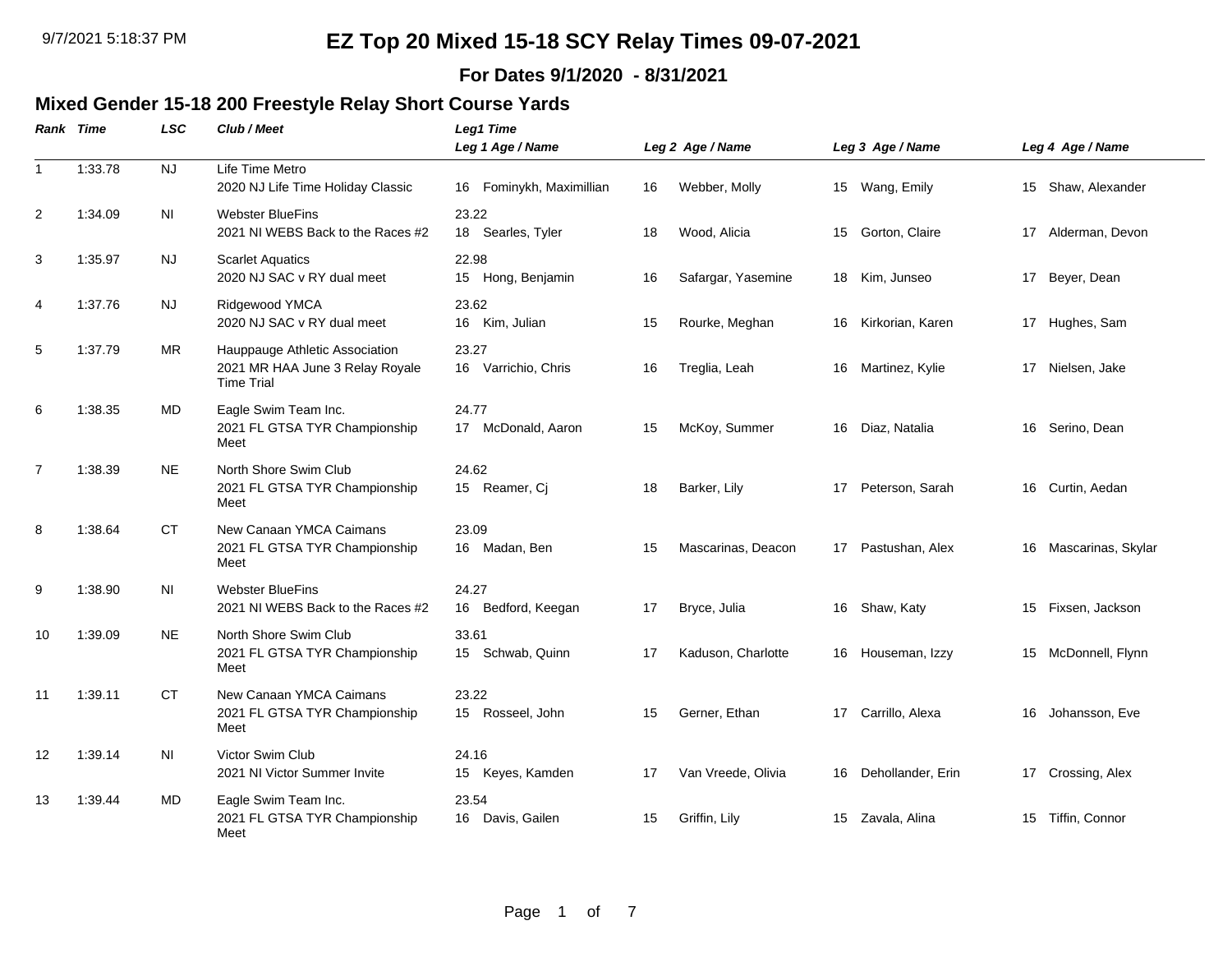### **For Dates 9/1/2020 - 8/31/2021**

| 14 | 1:40.51 | AD        | Clifton Park-Halfmoon Piranhas<br>2021 AD Piranhas Time Trials | 25.86<br>Wilson, Norah<br>17    | 18 | Pepper, Corinne | 16 | Owens, Kaci       | 18 | Hoffman, Emma |
|----|---------|-----------|----------------------------------------------------------------|---------------------------------|----|-----------------|----|-------------------|----|---------------|
| 15 | 1:40.52 | <b>NE</b> | North Shore Swim Club<br>2021 FL GTSA TYR Championship<br>Meet | 25.20<br>Sheehan, Brendan<br>16 | 15 | Papovsky, Tammy | 15 | Herbst, Sarah     | 17 | Broxson, Ben  |
| 16 | 1:40.66 | <b>PV</b> | Potomac Marlins<br>2021 SC SCSC Lowcountry Showdo              | 24.73<br>18<br>Nguyen, Ben      | 16 | Shum, Monet     | 15 | Roth, Haley       | 15 | Brandt, Ben   |
| 17 | 1:40.79 | <b>NE</b> | Nantucket Swimming<br>2021 NE NANT March Masquerade            | 23.16<br>Beebe, Grant<br>18     | 17 | Gerardi, Sophie | 17 | Johnson, Kevin    | 16 | Davis, Emma   |
| 18 | 1:41.51 | <b>CT</b> | <b>Trumbull Pisces</b><br>2021 CT SLAC Triple Dual             | Stoelzel, Liz<br>17             | 15 | Adams, Abby     | 18 | Datz, David       | 16 | Padda, Raj    |
| 19 | 1:42.13 | <b>NJ</b> | <b>Scarlet Aquatics</b><br>2020 NJ SAC v RY dual meet          | 25.13<br>Lee, Christiaan<br>17  | 15 | Hurst, Kate     | 17 | Rodriguez, Sydney | 16 | Hilzen, Glenn |
| 20 | 1:42.69 | <b>NE</b> | Boston YMCA Bluefins Swim Team<br>2021 NE BYB Spring Splash    | Ford, Nathan<br>17              | 18 | Guay, Hannah    | 17 | Patt, Kaitlin     | 16 | Cory, Daniel  |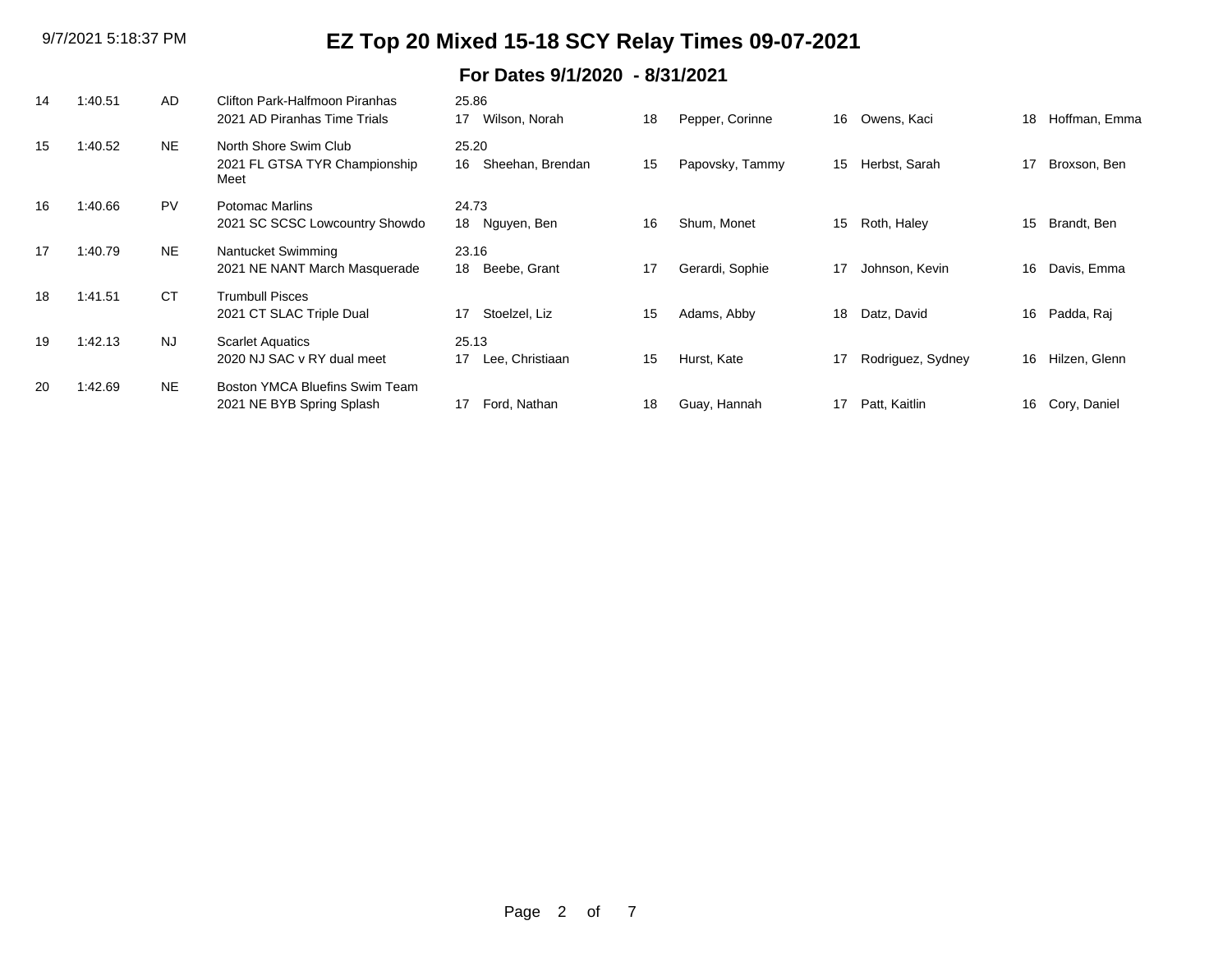#### **For Dates 9/1/2020 - 8/31/2021**

### **Mixed Gender 15-18 400 Freestyle Relay Short Course Yards**

|              | <b>Rank Time</b> | <b>LSC</b> | Club / Meet                                                    | Leg1 Time<br>Leg 1 Age / Name                |    | Leg 2 Age / Name     |    | Leg 3 Age / Name  |    | Leg 4 Age / Name |
|--------------|------------------|------------|----------------------------------------------------------------|----------------------------------------------|----|----------------------|----|-------------------|----|------------------|
| $\mathbf{1}$ | 3:20.85          | <b>MR</b>  | NYS Aquatics, Inc.<br>2021 FL All-American Championship        | 54.39<br>Gula, Mackenzie<br>15               | 17 | Gillan, Sierra       | 17 | Douthit, Shane    | 18 | Engel, Tim       |
| 2            | 3:21.07          | <b>CT</b>  | Ridgefield Aquatic Club<br>2021 FL All-American Championship   | 48.41<br>17<br>Johnston, Matthew             | 16 | Piacentino, Ashley   | 17 | Giles, Rylie      |    | 15 Clancy, Jack  |
| 3            | 3:21.16          | <b>CT</b>  | Woodbridge Aquatic Club<br>2021 FL All-American Championship   | 48.97<br>Platonov, Mark<br>16                | 15 | O'Leary, Katrine     | 15 | Velleco, Sophia   | 16 | Czachor, Jakub   |
| 4            | 3:24.32          | <b>CT</b>  | Weston Swimming Inc.<br>2021 FL All-American Championship      | 48.27<br>15 <sub>1</sub><br>Taft, Nathaniel  | 15 | Kim, Edward          | 15 | Daignault, Andie  | 17 | Franco, Katie    |
| 5            | 3:30.18          | MR         | NYS Aquatics, Inc.<br>2021 FL All-American Championship        | 48.65<br>17 Park, Edward                     | 18 | Barnes, Alex         | 16 | Dickman, Rian     | 17 | Rowlands, Mason  |
| 6            | 3:31.40          | <b>CT</b>  | Ridgefield Aquatic Club<br>2021 FL All-American Championship   | 48.85<br>O'Malley, Kai<br>16                 | 16 | Bonitatebus, Miranda | 16 | Riebling, Riley   | 16 | Wolfenden, Max   |
| 7            | 3:31.86          | MR         | NYS Aquatics, Inc.<br>2021 FL All-American Championship        | 49.69<br>18<br>Jackson, Dan                  | 18 | Melley, Emma         | 17 | Shih, Annie       | 17 | Zupko, Sean      |
| 8            | 3:41.94          | <b>NJ</b>  | Life Time Metro<br>2021 NJ Life Time Coldwater Kick-Off        | Fominykh, Maximillian<br>16                  | 16 | Kim, Lauren          | 15 | Malocha, Jessica  | 16 | Shaw, Alexander  |
| 9            | 3:45.56          | ΝI         | <b>Webster BlueFins</b><br>2021 NI WEBS Back to the Races #2   | 59.71<br>Patterson, Ellen<br>17 <sup>2</sup> | 17 | Anderson, Spencer    | 18 | Schreiner, Lauren | 16 | Bedford, Keegan  |
| 10           | 3:48.83          | <b>NE</b>  | Kingfish Swimming<br>2021 NE AA KING Dual Shootout             | Baldwin, Ethan<br>17                         | 16 | Powell, Kobe         | 16 | Diehl, Jackson    | 16 | Strycharz, Chris |
| 11           | 4:01.16          | ME         | Portland Porpoise Swim Club<br>2021 ME MESI Winter Champs - TT | 53.46<br>17 Das, Kiron                       | 16 | Erskine, Nabella     | 16 | Plourde, Ian      | 18 | Porter, Morgan   |
| 12           | 4:05.39          | <b>NE</b>  | Kingfish Swimming<br>2021 NE AA KING Dual Shootout             | Dimeola, Skyler<br>15                        | 17 | Boulris, Olivia      | 17 | White, Eva        |    | 16 Nault, Liv    |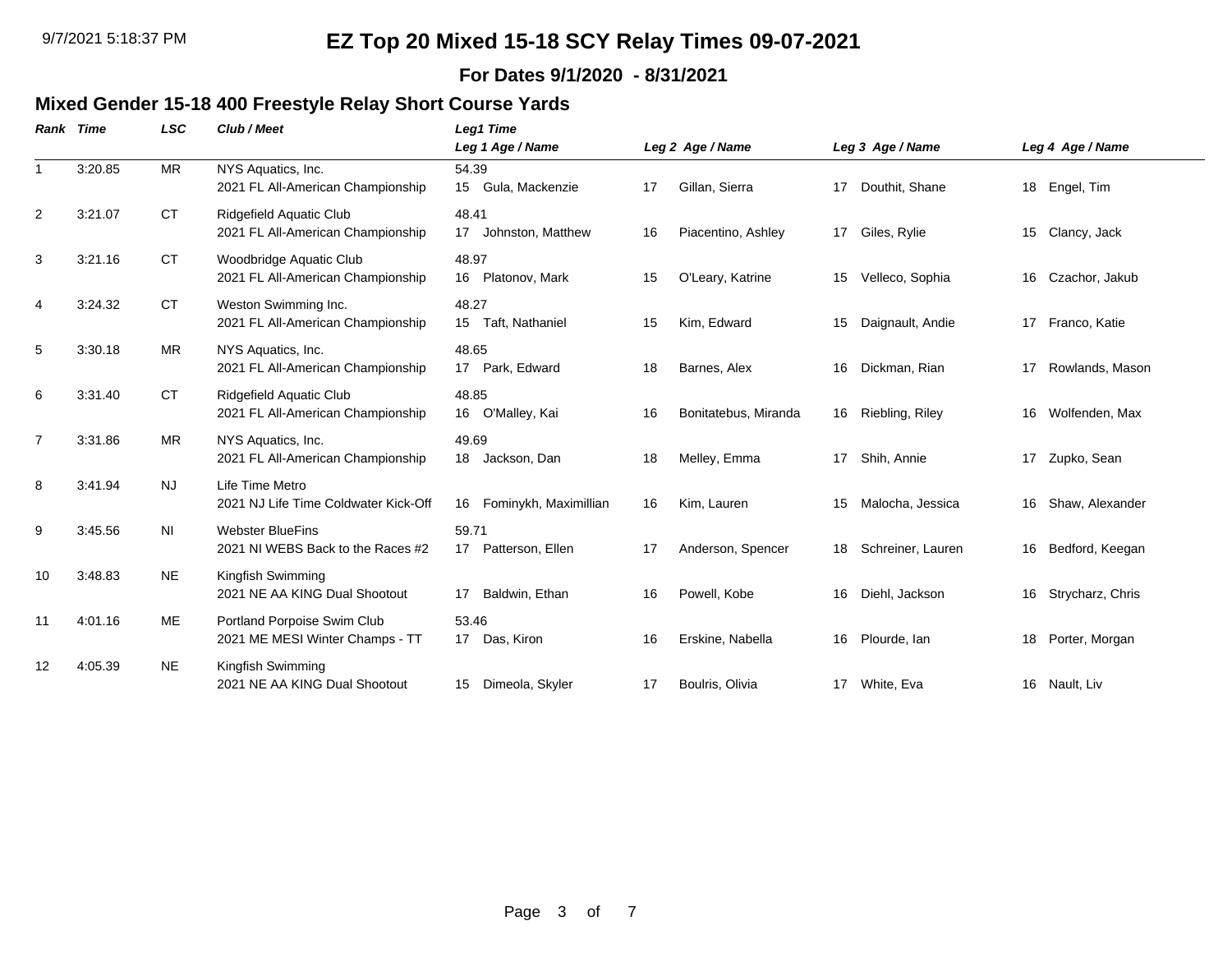**For Dates 9/1/2020 - 8/31/2021**

#### **Mixed Gender 15-18 800 Freestyle Relay Short Course Yards**

| <b>Rank Time</b> |         | LSC       | <b>Club / Meet</b>                         | Leg1 Time           |                         |                    |                  |  |  |
|------------------|---------|-----------|--------------------------------------------|---------------------|-------------------------|--------------------|------------------|--|--|
|                  |         |           |                                            | Leg 1 Age / Name    | Leg 2 Age / Name        | Leg 3 Age / Name   | Leg 4 Age / Name |  |  |
|                  | 7:19.76 | <b>MR</b> | BGC-N. Westchester Marlins                 | 1:48.47             |                         |                    |                  |  |  |
|                  |         |           | 2021 MR BGNW Marlins MLK<br>Weekend Splash | Chung, Hudson<br>15 | Johnston, Sabrina<br>16 | Walker, Lucy<br>15 | 17 Liu. Evan     |  |  |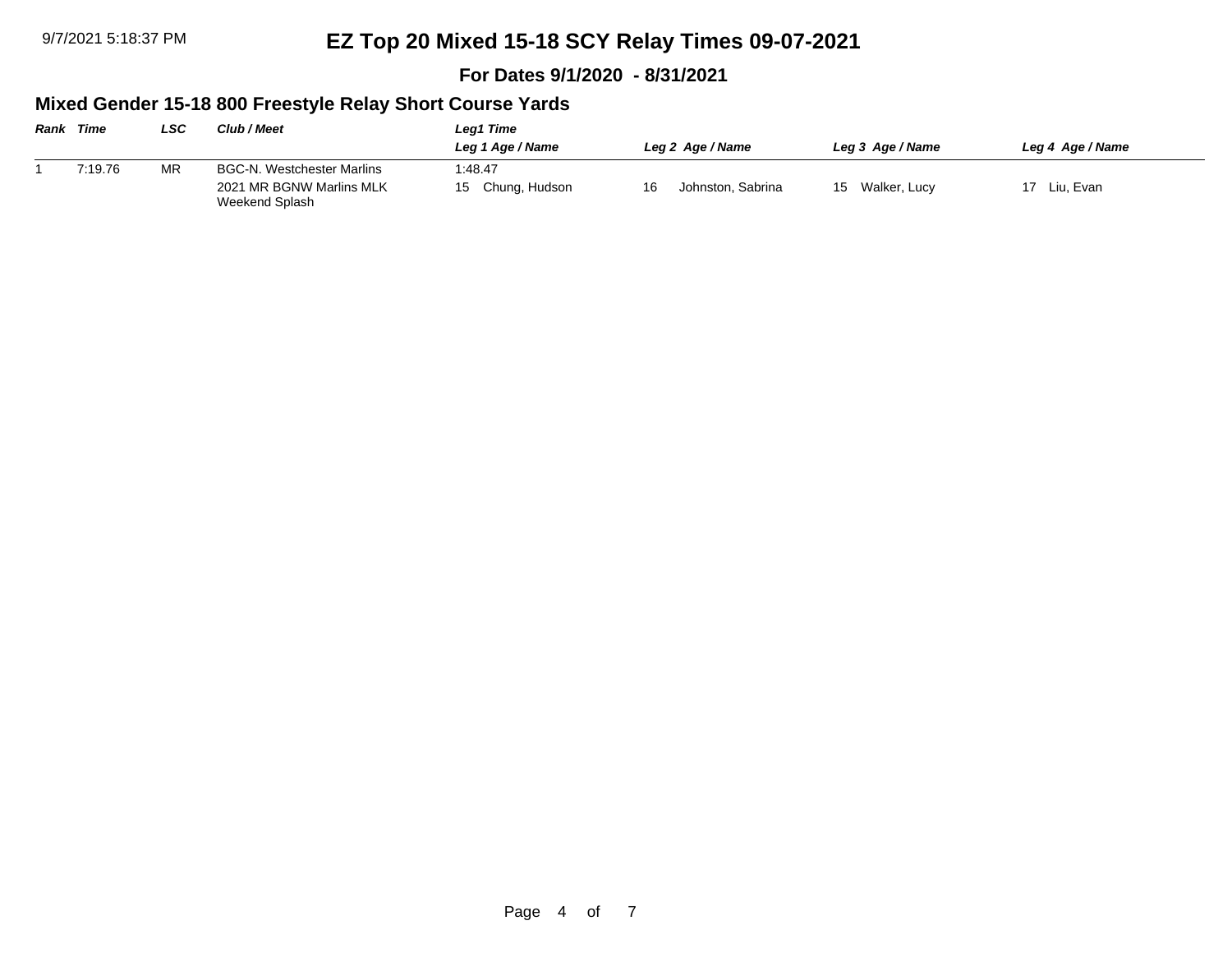#### **For Dates 9/1/2020 - 8/31/2021**

# **Mixed Gender 15-18 200 Medley Relay Short Course Yards**

|                | <b>Rank Time</b> | <b>LSC</b> | Club / Meet                                                                            | <b>Leg1 Time</b><br>Leg 1 Age / Name |    | Leg 2 Age / Name |    | Leg 3 Age / Name      |    | Leg 4 Age / Name   |
|----------------|------------------|------------|----------------------------------------------------------------------------------------|--------------------------------------|----|------------------|----|-----------------------|----|--------------------|
| $\overline{1}$ | 1:42.60          | <b>NJ</b>  | Life Time Metro<br>2020 NJ Life Time Holiday Classic                                   | 15 Wang, Emily                       | 17 | Goldman, Samuel  |    | 16 Haddad, Matthew    |    | 16 Webber, Molly   |
| $\overline{2}$ | 1:43.22          | ME         | Downeast Family YMCA<br>2021 ME MESI Winter Champs - TT                                | 28.17<br>17<br>Herrington, Dasha     | 16 | Partridge, Nick  | 17 | Barry, Kristy         | 18 | Hill, Sean         |
| 3              | 1:44.79          | ME         | Downeast Family YMCA<br>2021 ME DEFY YMCA State<br>Swimming Champs                     | 29.16<br>17 Herrington, Dasha        | 16 | Partridge, Nick  | 17 | Barry, Kristy         |    | 18 Hill, Sean      |
| 4              | 1:45.54          | ME         | Portland Porpoise Swim Club<br>2021 ME MESI Winter Champs - TT                         | 28.51<br>15 Delmonte, Maria          | 16 | Bragg, Ali       | 15 | Gorsuch, Cole         | 18 | Slobodzian, Dennis |
| 5              | 1:47.30          | MR         | Hauppauge Athletic Association<br>2021 MR HAA June 3 Relay Royale<br><b>Time Trial</b> | 27.42<br>16 Treglia, Leah            | 17 | Nielsen, Jake    | 17 | Schroeder, Michael    |    | 16 Martinez, Kylie |
| 6              | 1:47.84          | <b>NI</b>  | Town of Tonawanda Titans Swim<br>Club<br>2021 NI TTSC Time Trial 24                    | 27.93<br>16 Marcyan, Maya            | 16 | Wissel, Paul     |    | 16 Levy, Lauren       |    | 17 Green, Carter   |
| $\overline{7}$ | 1:48.33          | AD         | Clifton Park-Halfmoon Piranhas<br>2021 AD Piranhas Time Trials                         | 28.04<br>18 Han, Alice               | 18 | Sposili, Alison  | 18 | Hoffman, Emma         |    | 17 Wilson, Norah   |
| 8              | 1:48.96          | <b>NJ</b>  | Ridgewood YMCA<br>2020 NJ SAC v RY dual meet                                           | 26.60<br>17 Hughes, Sam              | 16 | Kim, Julian      | 16 | Kirkorian, Karen      | 15 | Rourke, Meghan     |
| 9              | 1:49.19          | CT         | Hamden Hall Aquatic Club<br>2021 CT SLAC vs HHAC RTC                                   | Farquharson, Duncan<br>18            | 18 | Zhang, Steven    | 15 | Johnson, Jaiden       | 17 | Bergin, Madeline   |
| 10             | 1:50.55          | <b>NJ</b>  | <b>StreamLine Aquatics Club</b><br>2021 NJ NJRC Firecracker Classic                    | 15 Moesch, Anna                      | 18 | Gronwald, Robby  |    | 17 Lu, Tracy          | 16 | Timmermann, Leo    |
| 11             | 1:51.79          | <b>NJ</b>  | <b>Scarlet Aquatics</b><br>2020 NJ SAC v RY dual meet                                  | 26.85<br>15 Kim, Joram               | 15 | Yoo, Nicholas    | 17 | Rodriguez, Sydney     |    | 18 Kim, Junseo     |
| 12             | 1:51.86          | NJ.        | <b>Scarlet Aquatics</b><br>2020 NJ SAC v RY dual meet                                  | 25.95<br>17 Higgins, Ryan            | 16 | Hilzen, Glenn    | 15 | Kim, Emily            | 15 | Hurst, Kate        |
| 13             | 1:52.46          | <b>NJ</b>  | <b>Scarlet Aquatics</b><br>2020 NJ SAC v RY dual meet                                  | 28.57<br>16 Safargar, Yasemine       | 17 | Lee, Christiaan  | 16 | Bendoraitis, Kathleen |    | 17 Beyer, Dean     |
| 14             | 1:53.32          | AD         | <b>Clifton Park-Halfmoon Piranhas</b><br>2021 AD Piranhas Time Trials                  | 28.56<br>16 Owens, Kaci              | 18 | Pepper, Corinne  | 18 | Waryncia, Shannon     | 17 | Bearor, Anna       |
| 15             | 1:53.62          | <b>NE</b>  | Nantucket Swimming<br>2021 NE NANT March Masquerade                                    | 40.76<br>17 Gerardi, Sophie          | 17 | Johnson, Kevin   |    | 18 Beebe, Grant       |    | 16 Davis, Emma     |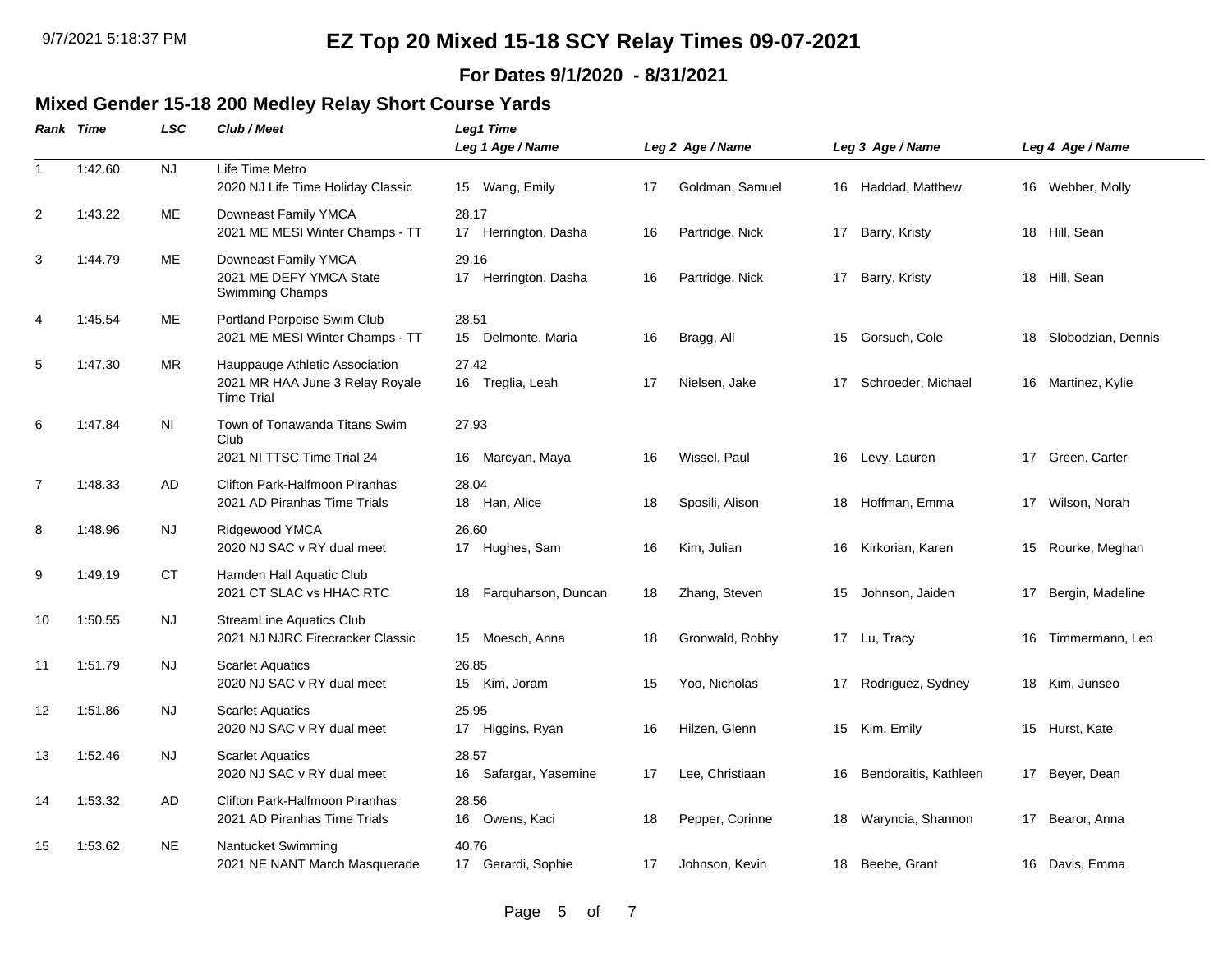### **For Dates 9/1/2020 - 8/31/2021**

| 16 | :54.32 | <b>NE</b> | Boston YMCA Bluefins Swim Team<br>2021 NE BYB Sprinting Into Sum | 29.79<br>Patt. Kaitlin<br>17              | 16 | Ryan, Ethan     |    | 18 Guay, Hannah | 17 | Ford. Nathan    |
|----|--------|-----------|------------------------------------------------------------------|-------------------------------------------|----|-----------------|----|-----------------|----|-----------------|
| 17 | :54.85 | <b>NI</b> | <b>Webster BlueFins</b><br>2021 NJ WEBS Back to the Races #2     | 31.01<br>Patterson, Ellen                 | 18 | Searles, Tyler  | 16 | Shaw, Katy      | 16 | Bedford, Keegan |
| 18 | :55.41 | NE.       | Boston YMCA Bluefins Swim Team<br>2021 NE BYB Spring Splash      | Patt. Kaitlin<br>17                       | 16 | Ryan, Ethan     | 18 | Guay, Hannah    |    | 16 Cory, Daniel |
| 19 | :55.47 | <b>PV</b> | Potomac Marlins<br>2021 SC SCSC Lowcountry Showdo                | 32.12<br>Enderle, Lily<br>15 <sup>1</sup> | 17 | Blazquez, Lucy  | 16 | Kim. Matthew    | 15 | Brandt, Ben     |
| 20 | :55.50 | ME        | Seacoast Swim Club<br>2021 ME MESI Winter Champs - TT            | 29.77<br>Moss, Holly<br>15                | 15 | Hollis, Abigail | 15 | Hale, Brady     | 16 | Desmond, Matt   |